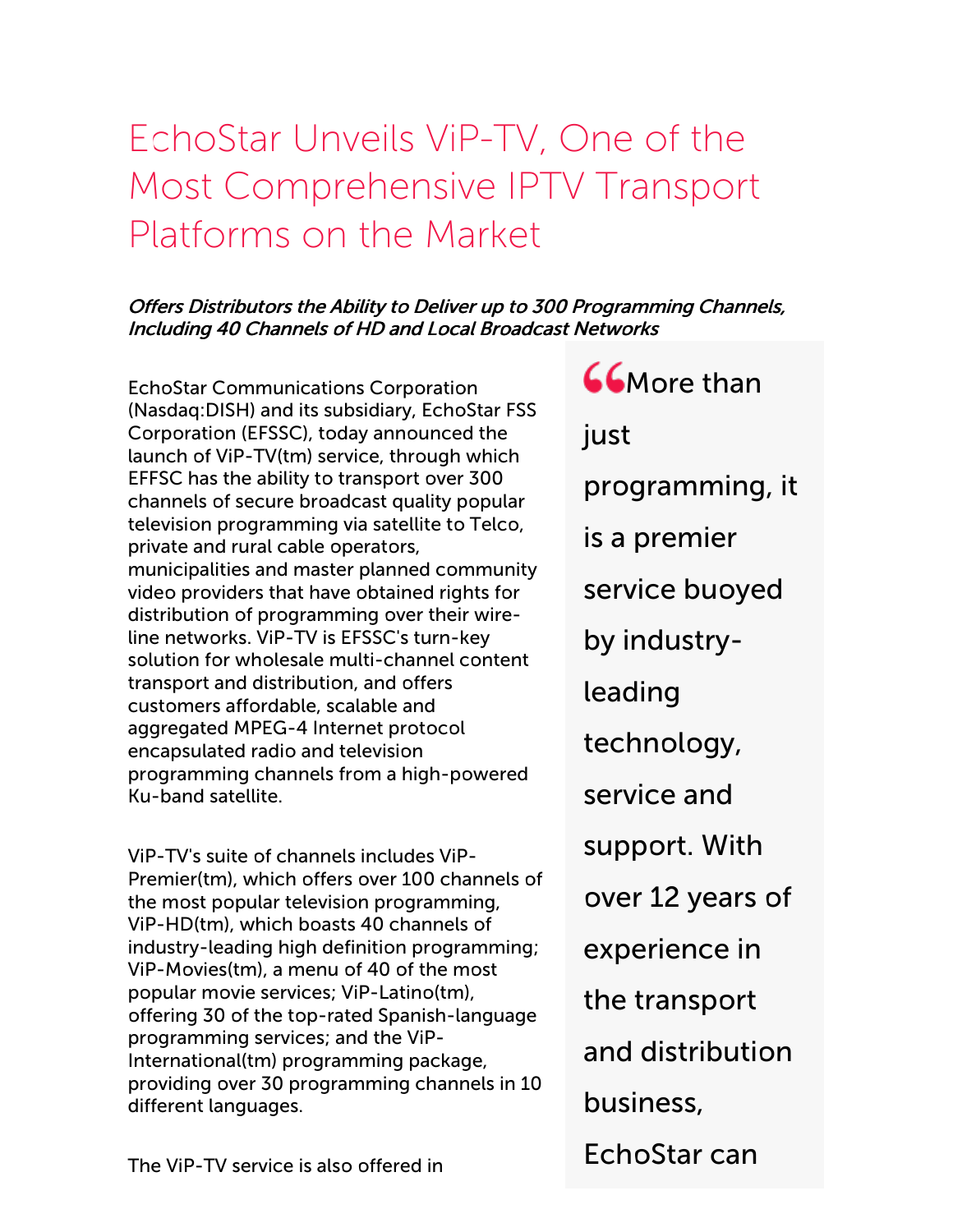connection with transport of local broadcast networks from more than 165 local designated market areas (DMAs) currently provided by EchoStar to over 1,000 cable and Telco systems in standard definition. VIP-TV also offers transport of high definition local broadcast networks in over 30 local DMAs.

EFSSC's ViP-TV delivers its service using a high-performance, high-powered Ku Band satellite with full continental United Sates coverage, so that the service can be rapidly deployed and is low cost to maintain. In addition, EFSSC offers full-service design, engineering and installation of head-end equipment together with its award-winning ViP(tm) series set top box technology and applications.

"ViP-TV is one of the most comprehensive video iP transport and distribution platforms available in the marketplace," said Michael Kelly, executive vice president of EchoStar Fixed Satellite Services. "More than just programming, it is a premier service buoyed by industry-leading technology, service and

create a true end-to-end solution offering everything from set top box technology to satellite distribution to service and customer support **77** 

support. With over 12 years of experience in the transport and distribution business, EchoStar can create a true end-to-end solution offering everything from set top box technology to satellite distribution to service and customer support."

For more information about EchoStar, visit [www.echostar.com](http://cts.businesswire.com/ct/CT?id=smartlink&url=http%3A%2F%2Fwww.echostar.com%2F&esheet=50415958&lan=en-US&anchor=www.echostar.com&index=1&md5=79d3981f3fbfeaccaa7b3885d7e8b6be). For more information on ViP-TV, visit [www.echostarviptv.com](http://cts.businesswire.com/ct/CT?id=smartlink&url=http%3A%2F%2Fwww.echostarviptv.com%2F&esheet=50415958&lan=en-US&anchor=www.echostarviptv.com&index=2&md5=d5d88c4be46fe288892a4fdb00319588)

#### About EchoStar Communications Corporation

EchoStar Communications Corporation (Nasdaq:DISH) has been a leader for more than 27 years in satellite TV equipment sales and support worldwide. The Company's DISH Network(r) is the fastest-growing pay-TV provider in the country since 2000, providing more than 13.585 million satellite TV customers with industry-leading customer satisfaction which has surpassed major cable companies for seven years running. DISH Network customers also enjoy access to a premier line of award-winning Digital Video Recorders (DVRs), hundreds of video and audio channels, the most International channels in the U.S., industry-leading Interactive TV applications, Latino programming, and the best sports and movies in HD. DISH Network offers a variety of package and price options including the lowest all-digital price in America, the DishDVR